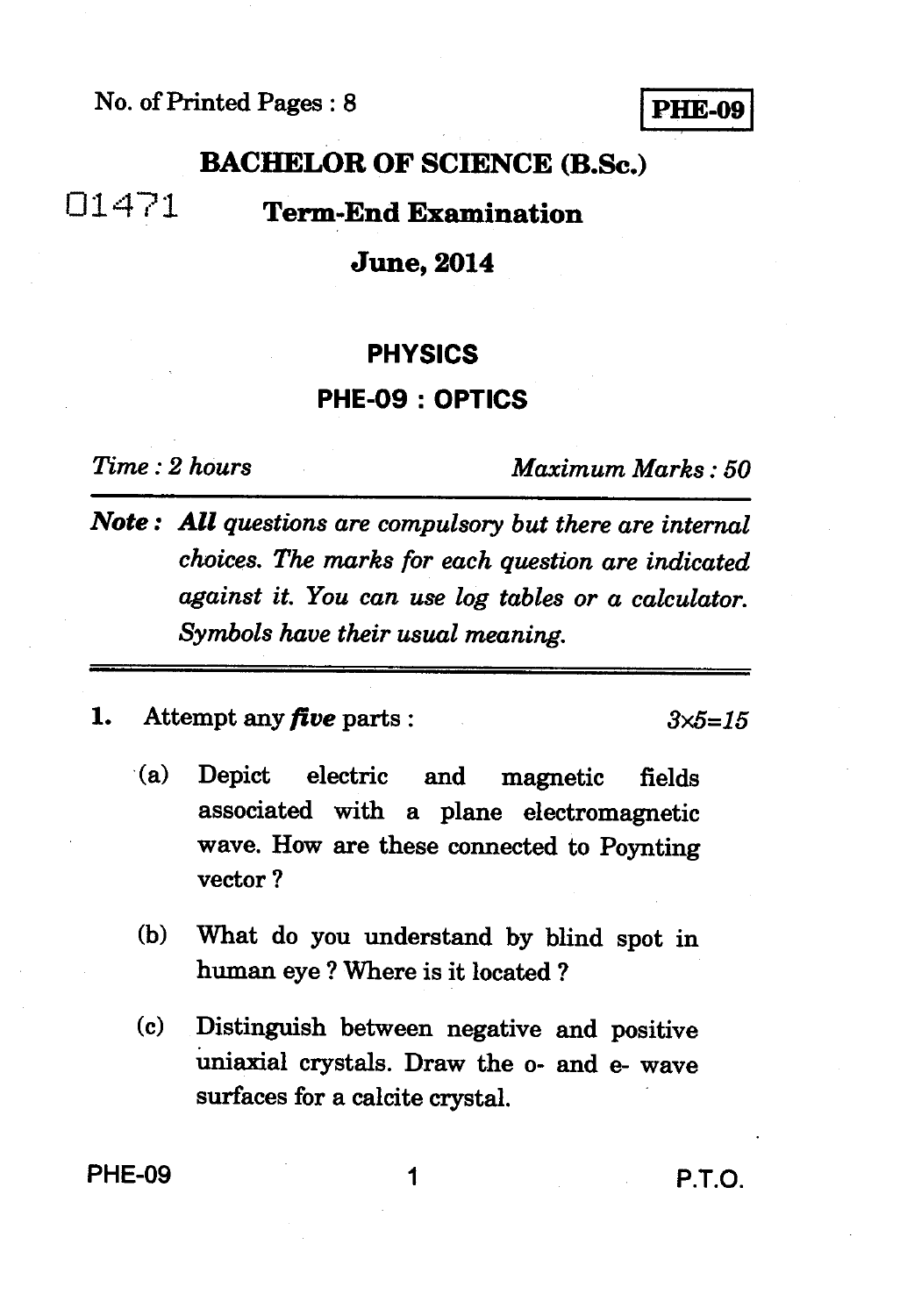- **(d) Two narrow slits 0.45 mm apart are illuminated by a monochromatic light of wavelength 5893** A. **Calculate the width of the fringes obtained on a screen placed at a distance of 45 cm from the slits.**
- **(e) A light ray of amplitude 'A' is incident obliquely on a parallel thin glass film. Draw a diagram to show the amplitude of successive rays in multiple reflection and refraction.**
- **(f) For sodium light (A = 5893 A), interference fringes are formed by reflection from a thin air wedge. When viewed at 90°, 8 fringes are observed in a distance of 0.8 cm. Calculate the angle of the wedge.**
- **(g) Discuss Rayleigh's criterion for resolution of images formed by a telescope.**
- **(h) Name the three prerequisites for LASER operation.**
- **2. Using Fermat's principle, derive Snell's law. 5**

#### **OR**

**What is a Nicol prism ? Draw its construction.** *3*  **Calculate the thickness of a quarter-wave plate of quartz for sodium light of wavelength 5893** A. **The refractive indices of quartz for ordinary and extraordinary rays are 1.5442 and 1.5533 respectively.** *2*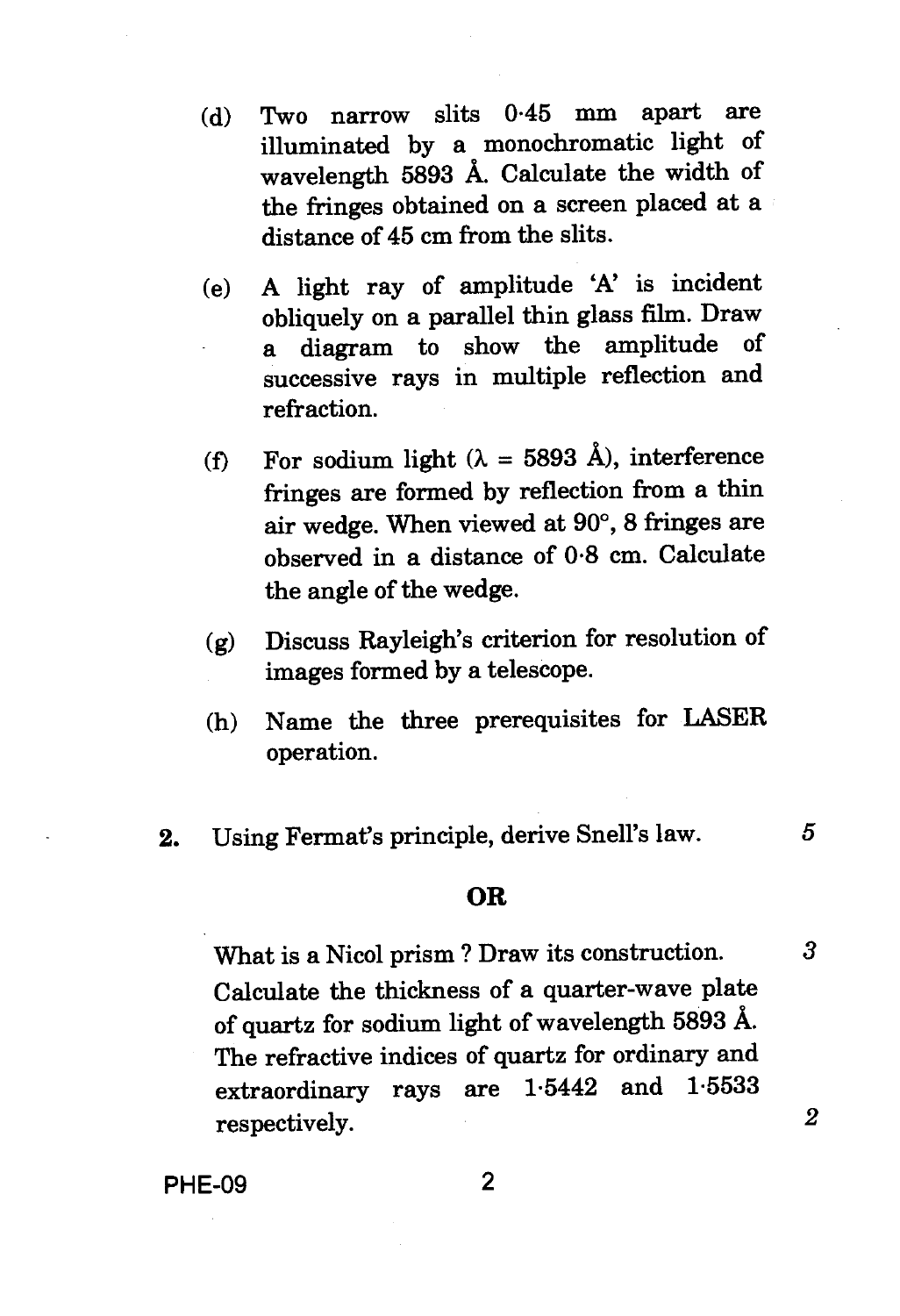**3. Discuss Young's double slit experiment for interference of light and obtain an expression for fringe width.** 

**Two coherent sources of intensity ratio 'a'**  interfere. Prove that in the interference pattern<br> $\frac{I_{\text{max}} - I_{\text{min}}}{I_{\text{max}}} = \frac{2\sqrt{\alpha}}{1-\alpha}$ .

$$
\frac{I_{\max} - I_{\min}}{I_{\max} + I_{\min}} = \frac{2\sqrt{\alpha}}{1 + \alpha}.
$$

### **OR**

**Explain how Michelson's interferometer is used to determine the difference in wavelengths very**  close to each other, such as  $D_1$  and  $D_2$  lines of **sodium.** 

A thin film of  $6 \times 10^{-5}$  cm thickness is **illuminated by white light normal to its surface. Its refractive index is 1.5. Of what colour will the thin film appear in reflected light ?** 

**4.** Attempt any *two* parts :  $2 \times 5 = 10$ 

- **(a) What is a zone plate ? Show that a zone plate acts like a multiple foci converging lens.** *1+4=5*
- **(b) Plane waves from a helium-neon laser with wavelength 630 nm are incident on a circular aperture of diameter 0.5 mm. Determine the angular location of the first minimum in the diffraction pattern. Also calculate the diameter of the Airy disc on a screen placed 5 m behind the aperture. 5**
- **(c) Sketch the schematic diagram of Michelson Stellar Interferometer and explain its working.** *5*

**PHE-09 3 P.T.O.** 

6

4

*4*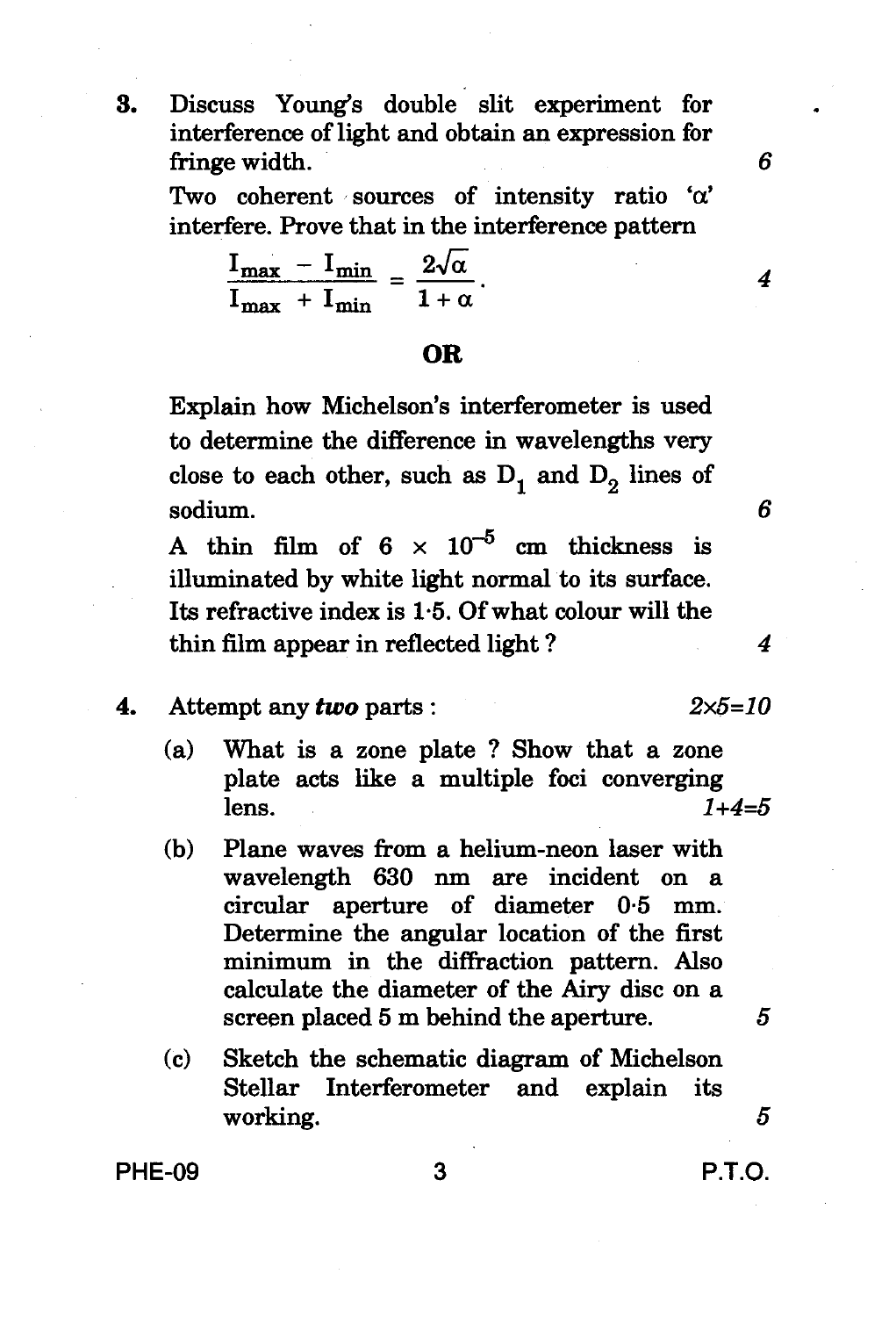## **5.** Attempt any *two* parts :  $2 \times 5 = 10$

(a) What is coherence ? Distinguish between temporal coherence and spatial coherence.

- (b) Discuss the phenomena of population inversion on the basis of Einstein's theory.<br>Discuss its significance.  $4+1=5$ Discuss its significance.
- (c) Draw energy level diagrams for (i) Nd ion in<br>Nd · YAG and (ii) He Ne laser.  $2+3=5$  $Nd: YAG$  and (ii)  $He - Ne$  laser.

**PHE-09 4** 

 $1+4=5$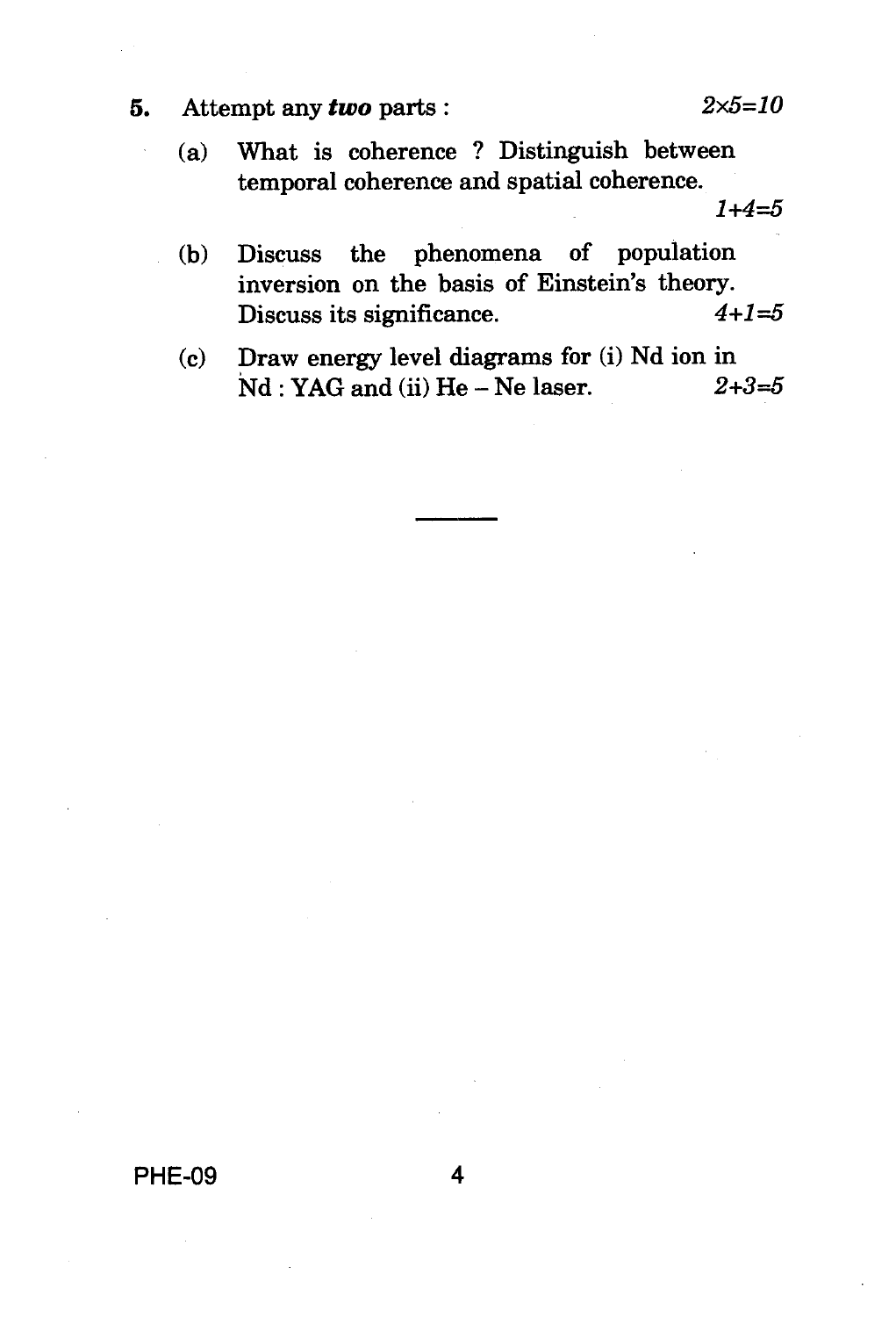पी.एच.ई.-09

विज्ञान स्नातक (बी.एस सी.)

सत्रांत परीक्षा

जून, 2014

# भौतिक विज्ञान

## पी.एच.ई.-09 : प्रकाशिकी

समय : २ घण्टे

अधिकतम अंक : 50

- नोट : सभी प्रश्न अनिवार्य हैं परंतु आंतरिक विकल्प दिए गए हैं । प्रत्येक प्रश्न के अंक उसके सामने दिए गए हैं । आप लॉग सारणियों अथवा कैलकुलेटर का प्रयोग कर सकते हैं । प्रतीकों के अपने सामान्य अर्थ हैं ।
- किन्हीं *पाँच* भागों के उत्तर दीजिए : 1.

 $3x5 = 15$ 

- (क) समतल विद्युत्-चुंबकीय तरंग के संगत विद्युत् तथा चुंबकीय क्षेत्रों को आरेखित कीजिए । ये प्वाइन्टिंग सदिश से किस प्रकार संबंधित हैं ?
- (ख) मानव नेत्र के अंध-बिन्दु से आप क्या समझते हैं ? यह किस जगह होता है ?
- (ग) ऋण तथा धन एकाक्ष क्रिस्टलों में अंतर बताइए । कैल्साइट क्रिस्टल के लिए o- तथा e- तरंग सतहें आरेखित कीजिए ।

**PHE-09** 

P.T.O.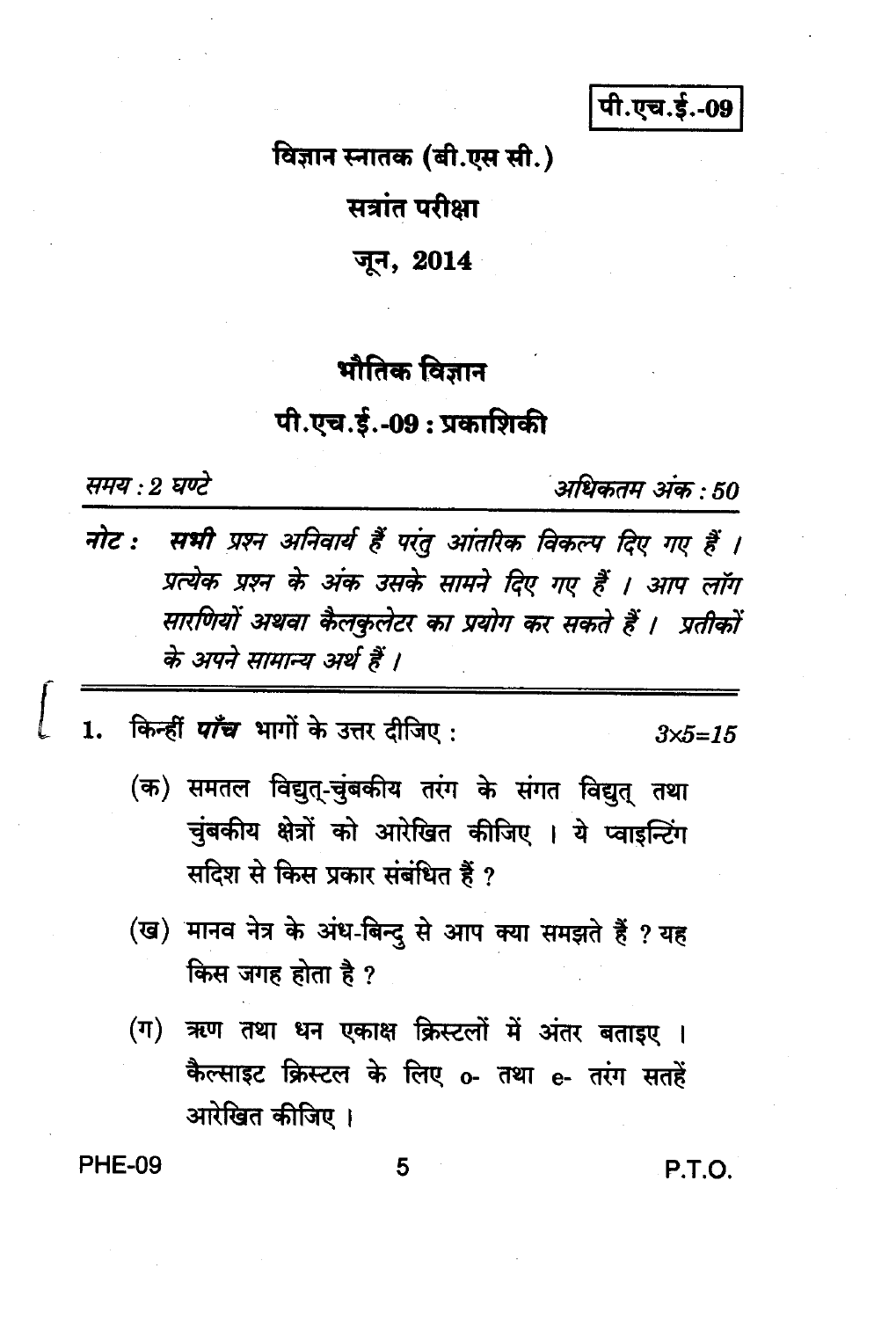- (घ) 0.45 mm दूरी पर स्थित दो पतली रेखाछिद्रों को तरंगदैर्घ्य 5893 Å वाले एकवर्णी प्रकाश द्वारा प्रदीप्त किया जाता है। रेखाछिद्रों से 45 cm दूर स्थित परदे पर प्राप्त फ्रिन्जों की चौडाई परिकलित कीजिए।
- (ङ) काँच की एक समांतर पतली परत (फ़िल्म) पर आयाम 'A' वाली प्रकाश किरण तिर्यकतः आपतित होती है । एक रेखाचित्र की सहायता से बहु-परावर्तित तथा बहु-अपवर्तित उत्तरोत्तर किरणों का आयाम दिखाइए ।
- (च) एक पतली वायु वेज से परावर्तन के कारण सोडियम प्रकाश ( $\lambda = 5893$  Å) के लिए व्यतिकरण फ्रिंजें बनती हैं। 90° पर देखने से 0.8 cm दूरी में 8 फ्रिंजें प्रेक्षित होती हैं । वेज का कोण परिकलित कीजिए ।
- (छ) दूरबीन द्वारा निर्मित प्रतिबिंबों के विभेदन के संदर्भ में रैले निकष की चर्चा कीजिए ।
- (ज) लेज़र (LASER) ऑपरेशन के लिए तीन पूर्वापेक्षाओं के नाम बताइए ।
- फर्मा के सिद्धान्त के आधार पर स्नेल का नियम व्युत्पन्न  $2.$ कीजिए ।

#### अथवा

5

3

 $\overline{2}$ 

निकल प्रिज़्म क्या है ? इसकी संरचना आरेखित कीजिए । तरंगदैर्घ्य 5893 Å वाले सोडियम प्रकाश के लिए क्वार्ट्ज़ के चतुर्थांश तरंग पट्टिका की मोटाई परिकलित कीजिए । दिया है कि साधारण तथा असाधारण किरणों के लिए क्वार्ट्ज़ का अपवर्तनांक क्रमशः 1.5442 तथा 1.5533 हैं।

### **PHE-09**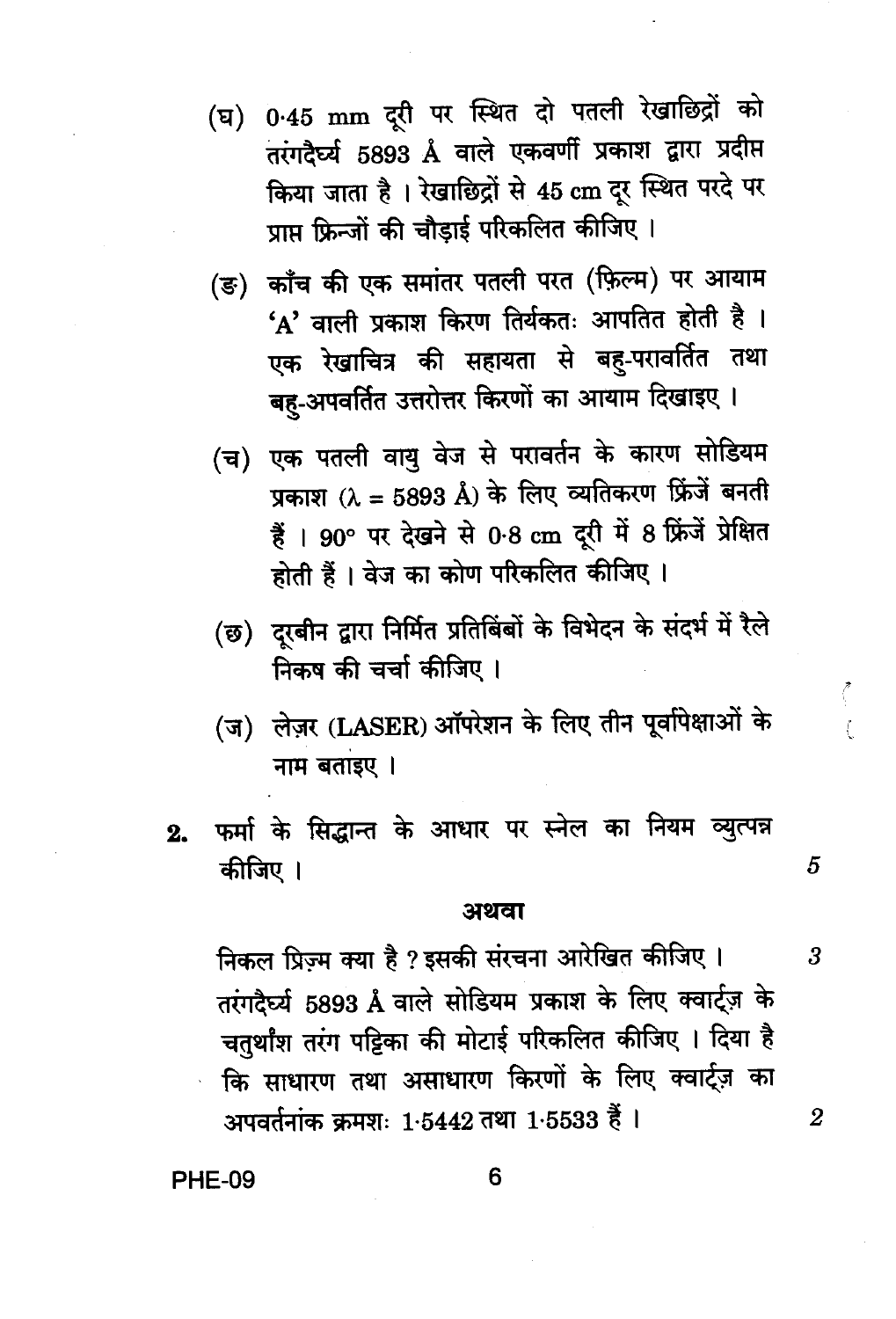प्रकाश के व्यतिकरण के लिए यंग द्वि-रेखाछिद्र प्रयोग की चर्चा 3. कीजिए तथा फ्रिंज चौड़ाई के लिए व्यंजक व्युत्पन्न कीजिए। तीव्रता अनुपात ' $\alpha$ ' वाली दो कलासंबद्ध स्रोतें व्यतिकरण करती हैं। उत्पन्न व्यतिकरण पैटर्न के लिए सिद्ध कीजिए कि

$$
\frac{I_{\max} - I_{\min}}{I_{\max} + I_{\min}} = \frac{2\sqrt{\alpha}}{1 + \alpha}
$$

#### अथवा

समझाइए कि दो नजदीक के तरंगदैर्घ्यों जैसे कि सोडियम की  $D_1$  तथा  $D_2$  रेखाओं, के बीच अंतर निर्धारित करने के लिए माइकेलसन व्यतिकरणमापी का किस प्रकार उपयोग करते हैं।  $6 \times 10^{-5}$  cm मोटाई की एक पतली परत (फ़िल्म) को इसकी सतह के लंबवत् दिशा से श्वेत प्रकाश द्वारा प्रदीप्त किया जाता है। परत का अपवर्तनांक 1.5 है। परावर्तित प्रकाश में पतली परत किस रंग की दिखेगी ?

- किन्हीं *दो* भागों के उत्तर दीजिए : 4.
	- (क) ज़ोन प्लेट क्या होती है ? सिद्ध कीजिए कि ज़ोन प्लेट एक बह-फोकस वाले अभिसारी लेन्स की भाँति व्यवहार करती है।  $1+4=5$
	- (ख) 0.5 mm व्यास वाले वृत्ताकार द्वारक पर तरंगदैर्घ्य 630 nm वाली हिलीयम-निऑन लेसर की समतल तरंगें आपतित होती हैं । विवर्तन पैटर्न में प्रथम निम्निष्ठ का कोणीय स्थान निर्धारित कीजिए । द्वारक के पीछे 5 m दरी पर स्थित परदे पर एयरी डिस्क का व्यास भी परिकलित कीजिए ।
	- माइकेलसन तारकीय व्यतिकरणमापी का व्यवस्था  $(\boldsymbol{\pi})$ आलेख आरेखित कीजिए तथा इसकी कार्यप्रणाली समझाइए।

**PHE-09** 

**P.T.O.** 

5

5

 $2 \times 5 = 10$ 

6

4

 $\boldsymbol{\kappa}$ 

4

 $\overline{7}$